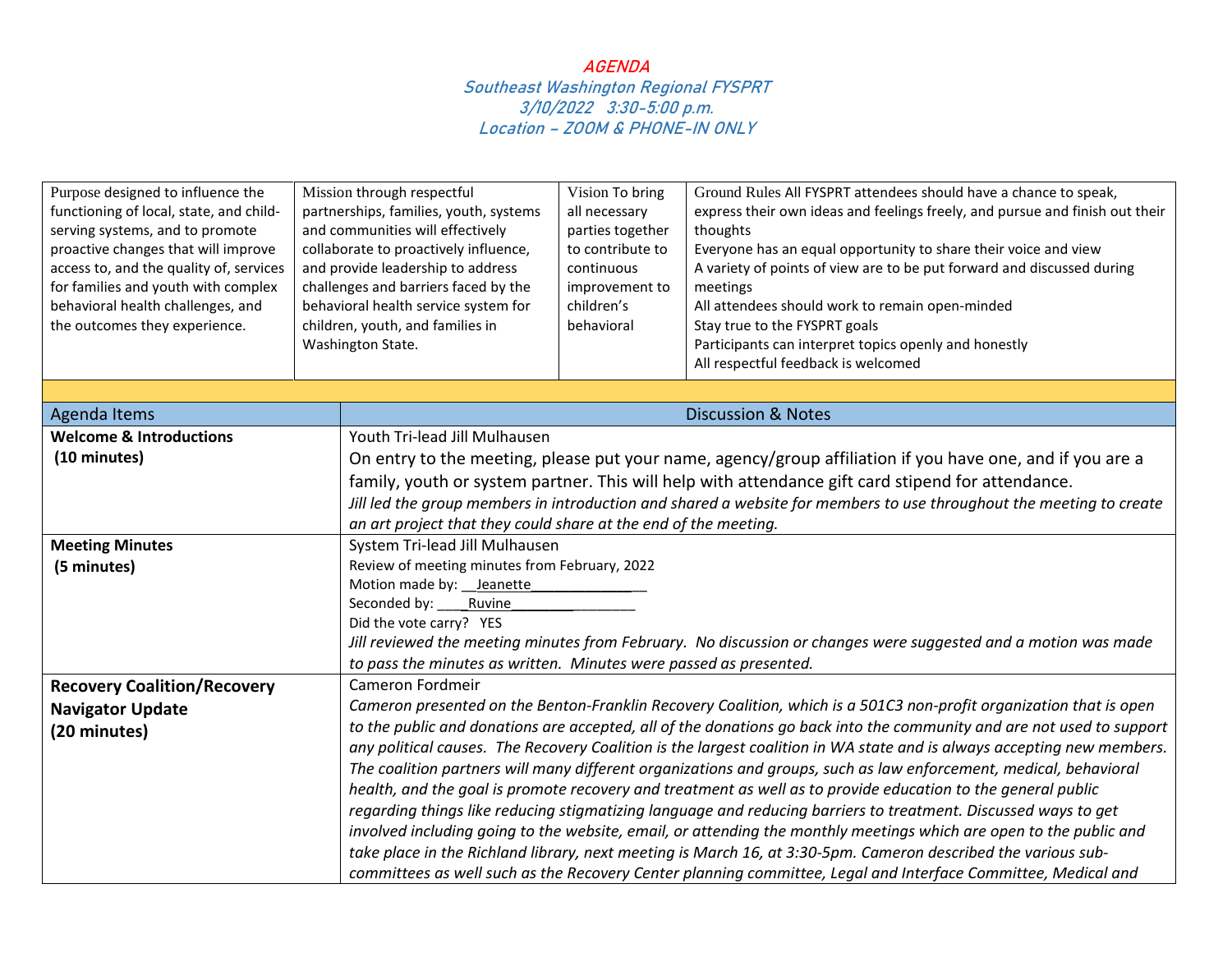|                                | Recovery Interface, Public Outreach and Funding committees. Discussed the Recovery Center planning process and                                                                                                                                                                                                                                                                                                                                                                                                                                                                                                                                                                                                                                                                                                                                                                                                                                                                                                                                                                                                                                                                                                                                                                                                                                                                                                                                                                                                                                                                                               |  |  |
|--------------------------------|--------------------------------------------------------------------------------------------------------------------------------------------------------------------------------------------------------------------------------------------------------------------------------------------------------------------------------------------------------------------------------------------------------------------------------------------------------------------------------------------------------------------------------------------------------------------------------------------------------------------------------------------------------------------------------------------------------------------------------------------------------------------------------------------------------------------------------------------------------------------------------------------------------------------------------------------------------------------------------------------------------------------------------------------------------------------------------------------------------------------------------------------------------------------------------------------------------------------------------------------------------------------------------------------------------------------------------------------------------------------------------------------------------------------------------------------------------------------------------------------------------------------------------------------------------------------------------------------------------------|--|--|
|                                | that the role of the Recovery Coalition is to advocate for the development of the center.                                                                                                                                                                                                                                                                                                                                                                                                                                                                                                                                                                                                                                                                                                                                                                                                                                                                                                                                                                                                                                                                                                                                                                                                                                                                                                                                                                                                                                                                                                                    |  |  |
| <b>Question/Answer Session</b> | <b>Jill Mulhausen</b>                                                                                                                                                                                                                                                                                                                                                                                                                                                                                                                                                                                                                                                                                                                                                                                                                                                                                                                                                                                                                                                                                                                                                                                                                                                                                                                                                                                                                                                                                                                                                                                        |  |  |
| (10 minutes)                   | FYSPRT members asked various questions including how to get on various committees, the details of the diversion<br>committee and how diversion works. Discussed that individuals with lived experience are welcome on the committee<br>and are part of the committee currently. Discussed what community members can do to help move the recovery<br>center along and to support this committee.                                                                                                                                                                                                                                                                                                                                                                                                                                                                                                                                                                                                                                                                                                                                                                                                                                                                                                                                                                                                                                                                                                                                                                                                             |  |  |
|                                | Cameron and Cari from 3 Rivers also provided an update on the Recovery Navigator program and who to go about                                                                                                                                                                                                                                                                                                                                                                                                                                                                                                                                                                                                                                                                                                                                                                                                                                                                                                                                                                                                                                                                                                                                                                                                                                                                                                                                                                                                                                                                                                 |  |  |
|                                | making referrals for the program. The goal is to have low barriers to referrals and treatment. Discussed the                                                                                                                                                                                                                                                                                                                                                                                                                                                                                                                                                                                                                                                                                                                                                                                                                                                                                                                                                                                                                                                                                                                                                                                                                                                                                                                                                                                                                                                                                                 |  |  |
|                                | importance of safety and increased training and that safety is the biggest concern.                                                                                                                                                                                                                                                                                                                                                                                                                                                                                                                                                                                                                                                                                                                                                                                                                                                                                                                                                                                                                                                                                                                                                                                                                                                                                                                                                                                                                                                                                                                          |  |  |
| <b>Transportation Concerns</b> | Meredith Piehowski                                                                                                                                                                                                                                                                                                                                                                                                                                                                                                                                                                                                                                                                                                                                                                                                                                                                                                                                                                                                                                                                                                                                                                                                                                                                                                                                                                                                                                                                                                                                                                                           |  |  |
| (10 minutes)                   | As follow up to the dialogue at the January 27 Statewide FYSPRT meeting about subsidized transportation,<br>also referred to as non-emergency medical transportation (NEMT), please work with your Regional FYSPRTs<br>to gather information about the following (system partner representatives are also welcome to provide<br>feedback):                                                                                                                                                                                                                                                                                                                                                                                                                                                                                                                                                                                                                                                                                                                                                                                                                                                                                                                                                                                                                                                                                                                                                                                                                                                                   |  |  |
|                                | 1. Strengths and appreciations about non-emergency medical transportation<br>2. Are your Regional FYSPRT participants experiencing any of the following concerns related to non-<br>emergency medical transportation? If yes for any of these challenges, please add a few sentences to<br>describe the challenge/experience in your region/system.<br>a. Challenge 1 - transportation between communities<br>b. Challenge 2 - drivers are not trained to work with children and youth who experience<br>behavioral health challenges<br>c. Challenge 3 - exceeding the speed limit, dropping child off after dark at the wrong address.<br>Transportation broker phone lines close at 4pm<br>d. Challenge 4 - if there is a grievance process, families, youth and providers cannot easily<br>access it<br>e. Challenge 5 - Inconsistent messages when families, youth or providers call the transportation<br>broker for information<br>3. Are your Regional FYSPRT participants experiencing a challenge related to non-emergency medical<br>transportation that is not listed above? If so, please share a few sentences about the challenge.<br>Meredith discussed the request for information from the State FYSPRT regarding Non-Emergency Medical<br>Transportation. Reviewed questions for the FYSPRT and opened it up for discussion. In our region, People to People<br>provides NEMT, and many members did not report any concerns. Some members report concerns that they had<br>previously in other jobs. For example, as a case manager one member discussed that they would often find other |  |  |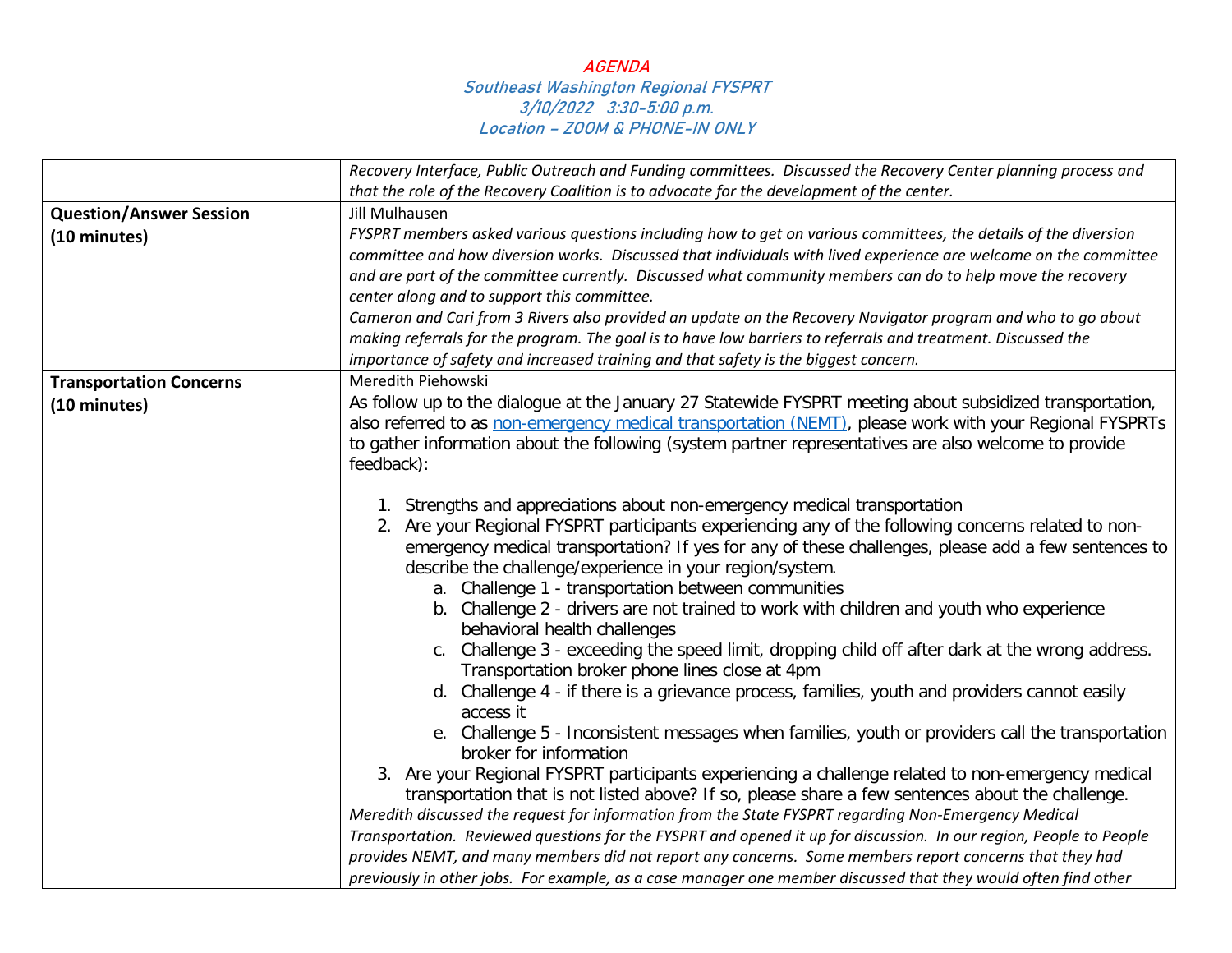|                                             | means of transportation for clients due to the number of hoops to jump through to get services, including having to                                                                                                                                                                                                                                                                                                                                                                                                                                                                                                                                                                                                                                                                                                                                                                                                                                                                                                                                                                                                                                                                                                          |
|---------------------------------------------|------------------------------------------------------------------------------------------------------------------------------------------------------------------------------------------------------------------------------------------------------------------------------------------------------------------------------------------------------------------------------------------------------------------------------------------------------------------------------------------------------------------------------------------------------------------------------------------------------------------------------------------------------------------------------------------------------------------------------------------------------------------------------------------------------------------------------------------------------------------------------------------------------------------------------------------------------------------------------------------------------------------------------------------------------------------------------------------------------------------------------------------------------------------------------------------------------------------------------|
|                                             | have a PCP sign the form in order to use the service. Members discussed the idea of having People for People come to                                                                                                                                                                                                                                                                                                                                                                                                                                                                                                                                                                                                                                                                                                                                                                                                                                                                                                                                                                                                                                                                                                         |
|                                             | the FYSPRT meeting to discuss their services and how to access them. Tri-leads will look into that possibility.                                                                                                                                                                                                                                                                                                                                                                                                                                                                                                                                                                                                                                                                                                                                                                                                                                                                                                                                                                                                                                                                                                              |
| <b>Boxes of Hope</b>                        | Meredith Piehowski                                                                                                                                                                                                                                                                                                                                                                                                                                                                                                                                                                                                                                                                                                                                                                                                                                                                                                                                                                                                                                                                                                                                                                                                           |
| (5 minutes)                                 | Provided an update on boxes of hope and how to obtain them. Provided email address contact information.                                                                                                                                                                                                                                                                                                                                                                                                                                                                                                                                                                                                                                                                                                                                                                                                                                                                                                                                                                                                                                                                                                                      |
| <b>Roundtable Discussion</b>                | All members                                                                                                                                                                                                                                                                                                                                                                                                                                                                                                                                                                                                                                                                                                                                                                                                                                                                                                                                                                                                                                                                                                                                                                                                                  |
| (15 minutes)                                | Cindy Adams - Ombuds update, now Ombuds will continue until September 30 and they won't be called Ombuds but<br>should be doing the same thing. Current ombuds would like to begin notifying individuals and organizations about<br>the upcoming changes. RFP will be going out at the end of March. Once a provider has been chosen and the details<br>have been worked out the current Ombuds will be working to get that new information out to the providers.<br>Maria Nunez - SPARK starting new classes on the 15, ages 17-30 for certified peer counselor, send email, provided in<br>chat<br>Jill Mulhausen - there are spots available at Horizon<br>Kaila Epperly - Lutheran is expanding to Pasco and will be hosting an open house on 3/31/2022, also have a grant<br>from OSPI for a contact with the Richland School District, 2 clinicians and 2 case managers, working on hiring staff<br>Rocio Marquez – SARC has a camp upcoming for ages 6-12, Meredith will email out information to the group, camp<br>will be in June<br>Liz Lee - Introduced self and that she is back after having a schedule conflict and is happy to answer any questions<br>regarding juvenile justice and those issues as needed |
|                                             | Ruvine Jimenez - Wanted to share that she is proud of our community and how impactful our partners are                                                                                                                                                                                                                                                                                                                                                                                                                                                                                                                                                                                                                                                                                                                                                                                                                                                                                                                                                                                                                                                                                                                       |
| <b>Upcoming Event(s)</b>                    | Say It Out Loud Conference will be Thursday May 26, 2022 (Virtual), registration in March<br>May is Mental Health Awareness Month                                                                                                                                                                                                                                                                                                                                                                                                                                                                                                                                                                                                                                                                                                                                                                                                                                                                                                                                                                                                                                                                                            |
| <b>Closing Announcements and Evaluation</b> | <b>Meredith Piehowski</b>                                                                                                                                                                                                                                                                                                                                                                                                                                                                                                                                                                                                                                                                                                                                                                                                                                                                                                                                                                                                                                                                                                                                                                                                    |
| (5 minutes)                                 | Your FYSPRT meeting evaluation is available at this link: https://www.surveymonkey.com/r/6M6V9V5<br>Or scan QR code below to access on your mobile device:                                                                                                                                                                                                                                                                                                                                                                                                                                                                                                                                                                                                                                                                                                                                                                                                                                                                                                                                                                                                                                                                   |
|                                             |                                                                                                                                                                                                                                                                                                                                                                                                                                                                                                                                                                                                                                                                                                                                                                                                                                                                                                                                                                                                                                                                                                                                                                                                                              |